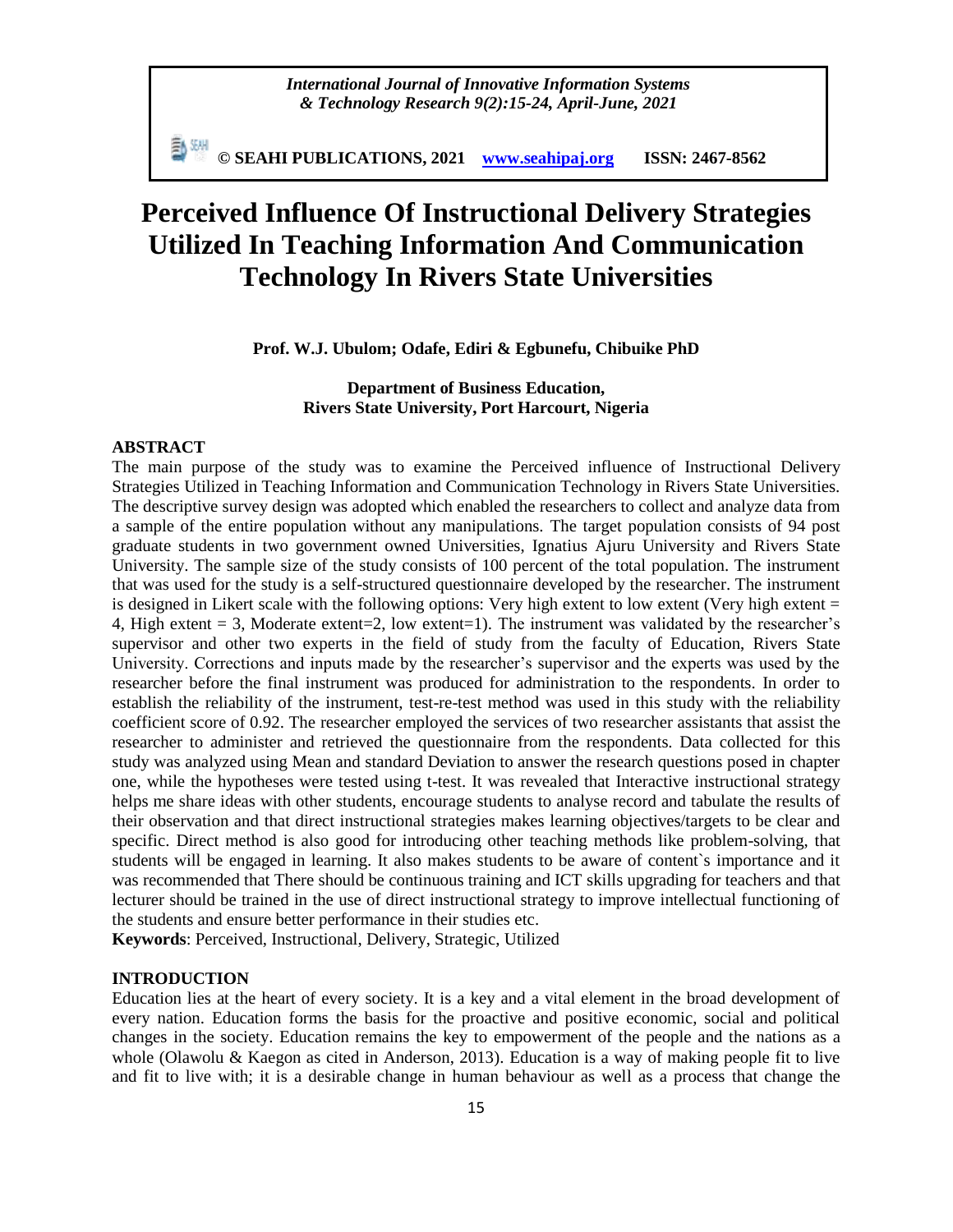learner (Oduma as cited in Trucano, 2015). The process of education therefore, occurs whenever any influence produces a change or changes in the physical or mental behaviour of the recipient. Abhimanyi in Ibeh, Adamu and Owoseni (2017) noted that education contributes to the individuals "personal development, increases his/her productivity and income at work; and facilitates participation on economic and social life.

According to Stiggins in Anderson (2013), there are several kinds of assessment which facilitates effective teacher-learning process. These assessments form part of the continuous assessment process that could be used in the schools to determine students" understanding, knowledge, performance levels and success in the educational sector. The author stressed that examinations and assignments are the two most commonly used approaches to assessment in education, particularly higher education; adding that negotiated and computer-based assessment are emerging approaches that are gaining popularity among some disciplines. Amesi (2011) however argued that strategy is all about competitive position, about differentiating yourself in the eyes of the students or customer as the case may be, about adding value through a mix of activities different from those used by competitors. Amesi also opined that strategy is a combination of the ends (goals) for which the firm or institution is striving and the policies by which it is seeking to get. Strategies are high level plans set out to achieve one or more goals under conditions of uncertainty. Strategies are important because the resources available to achieve these goals are usually limited.

Teaching and learning being two faces of the same coin presupposes that teaching leads to learning. Many methods and strategies have been variously used in the learning situation to achieve the desired objectives of classroom instruction. Mostly used in the Universities in Nigeria is the traditional mode of delivery which is the face to face mode. This mode of delivery has been variously viewed as not being able to meet the challenges of learning in a technology driven age. The student in this learning situation is passive (Anderson, 2013; Thiagarajan, 2015), as it is the job of the teacher to present the content. In this learning setting, what is promoted is shallow learning in the sense that assessment is usually based on memorization and regurgitation of facts.

The coming of ICT into instruction is supposed to mark a paradigm shift signaling the end of the teacher being perceived as the sole repository of knowledge especially with the availability of numerous amount of information on the Internet and the worldwide web. Gone should be the days of "hypodermic needle" method of teaching when teachers and academic practitioners saw themselves as knowledge oracles and sage of the stage delivering data, information and knowledge to eager learners whose minds are empty vessels that needed to be filled (Ajayi, 2008). However, a close observation of the manner in which lecturers carry out their instructional delivery in the colleges today shows that we are far from achieving effective teaching and learning using ICT.

The coming of ICT into teaching and learning have necessitated a paradigm shift from the traditional method that was teacher centered to the modern method which is learner centered (Trucano, 2015).

Effective instructional delivery embraces all human interactive skills employed by the teacher to promote/facilitate learning in the classroom situation thereby leading to improved performance on the part of the learner. It is a process in which teachers apply repertoire of instructional strategies to communicate and interact with the learners around academic content, and to support student engagement for better learning outcome.

One of the most vital contributions of ICT in the field of education is- Easy Access to Learning. With the help of ICT, students can now browse through e-books, sample examination papers, previous year papers etc. and can also have an easy access to resource persons, mentors, experts, researchers, professionals, and peers-all over the world. This flexibility has heightened the availability of just-in-time learning and provided learning opportunities for many more learners who previously were constrained by other commitments (Young in Anderson, 2013). Wider availability of best practices and best course material in education, which can be shared by means of ICT, can foster better teaching. ICT also allows the academic institutions to reach disadvantaged groups and new international educational markets. As well as learning at any time, teachers are also finding the capabilities of teaching at any time to be opportunistic and able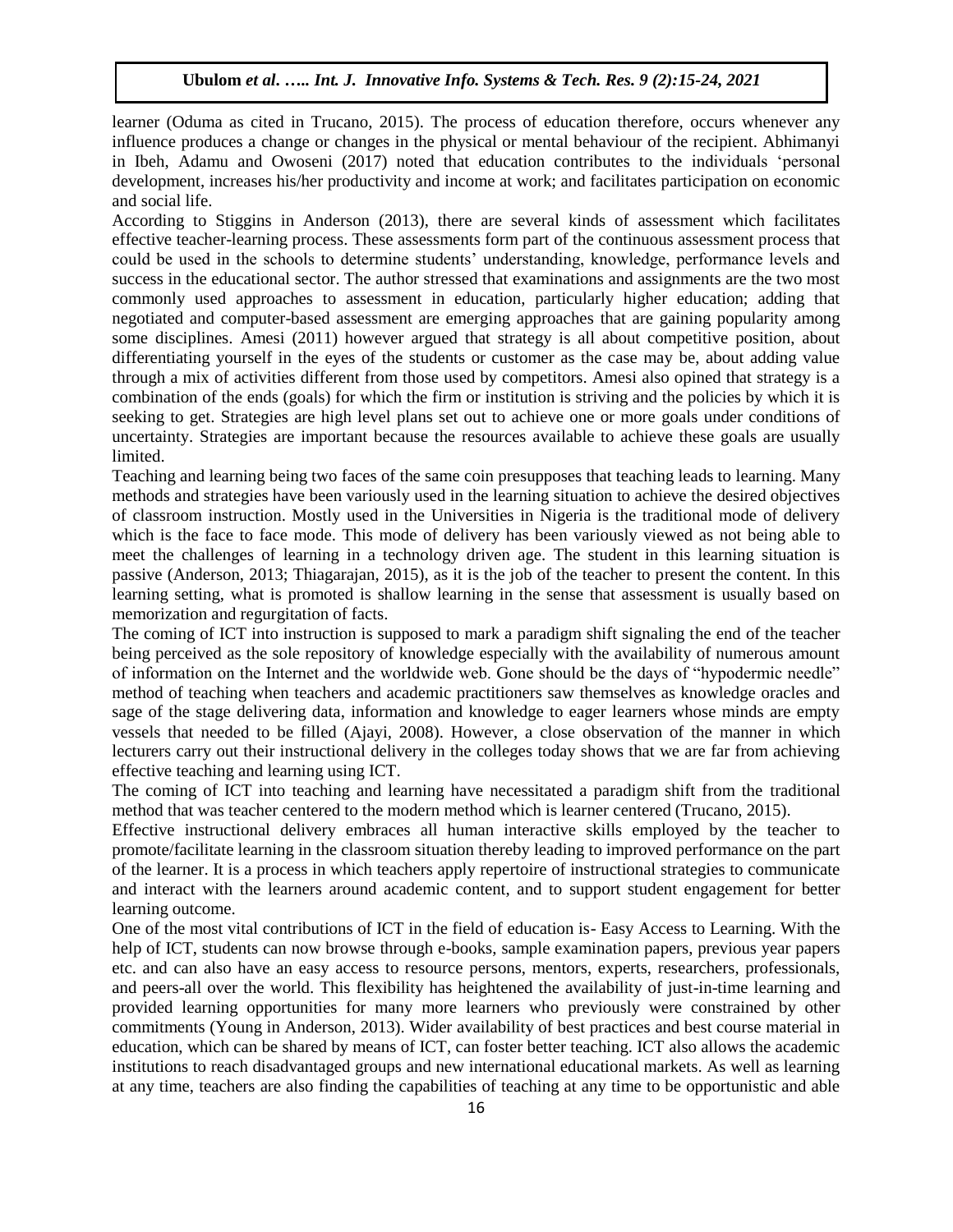to be used to advantage. Mobile technologies and seamless communications technologies support 24x7 teaching and learning. Choosing how much time will be used within the 24x7 envelope and what periods of time are challenges that will face the educators of the future (Young in Anderson, 2013). Thus, ICT enabled education will ultimately lead to the democratization of education.

ICT has made a very profound and remarkable impact on the quality and quantity of teaching, learning and research in the educational institutions (Yusuf in 2008). Information and communication technology has the potentials to accelerate, enrich, and deepen skill; to motivate and engage students in learning to help relate school experiences to work practices; to help create economic viability for tomorrow's workers, contribute to radical changes in school; to strengthen teaching and provide opportunities for connection between the school and the world. Information and Communication Technologies (ICTs) have become key tools and have a revolutionary impact on how people see and live in the world. The place of ICTs in education and the world in general cannot be ignored. Modern day businesses are conducted and facilitated through the use of telephones, fax machines and computer communication networks through the internet. This phenomenon has given birth to the contemporary ecommerce, e-government, emedicine, e-banking and e-education among others. Bandele in Nwachukwu (2005) summed up that ICT is a revolution that involves the use of computers, internet and other telecommunication technology in every aspect of human endeavour. He posited that ICT is simply about sharing and having access to data with ease. It is regarded as the super highway through which information is transmitted and shared by people all over the world.

Ozoji as cited in Ajayi, (2008) perceived ICT as the handling and processing of information (texts, images, graphs, instruction) for use, by means of electronic and communication devices such as computers, cameras, and telephone. ICT as electronic or computerized devices, assisted by human and interactive materials that can be used for a wide range of teaching and learning as well as for personal use. From these views, ICT could therefore be seen as processing and sharing of information using all kinds of electronic device, an umbrella that includes all technologies for the manipulation and communication of information. Aribisala in Ajayi (2008) notes that ICTs are increasingly playing an important role in organizations and in society"s ability to produce, access, adopt and apply information. He also viewed ICTs as the tools for the post-industrial age and the foundations for a knowledge economy due to its ability to facilitate the transfer and acquisition of knowledge. The message can be communicated through the email, telex or telephones particularly the mobile ones. Ajayi (2008) posited that ICT is an indispensable part of educational administration as its application makes institutions more efficient and productive, thereby engendering a variety of tools to enhance and facilitate teachers" pedagogical activities. For instance, eLearning is becoming one of the most common means of using ICT to provide education to students both on and off campus by means of teaching online offered via web-based systems. Although ICT resources have been looked upon as tools for uplifting the standard of education in any nation, the level of compliance in implementing the ICT resources in the instructional development process leaves much to be desired in Nigerian higher education system.

Instructional strategies are decisions about organizing people, materials and ideas to provide learning (Nwachukon, 2005). According to Saskatchewan Education (2009), Instructional skills are the most specific category of teaching behaviours. They are necessary for procedural purposes and for structuring appropriate learning experiences for students. Demonstration is the most widely used instructional method for the acquisition of practical skills as it involves verbal and practical illustrations of a given procedure. Research findings by Ugwuanyi in Diem (2009) on the effects of instructional approaches on students" academic performances indicated that students taught with demonstration performed significantly better than those taught with inquiry method. Inquiry is a technique which involves students in questioning to explore an area of study. It is a process student engages in to investigate and explain problems.

Skills in the selection and utilization of appropriate instructional strategies are required by the teacher for effective teaching. There is no one best approach to instruction. Teaching effectively demands that the teacher must possess some basic ability to organize, co-ordinate and utilize personal qualities, objectives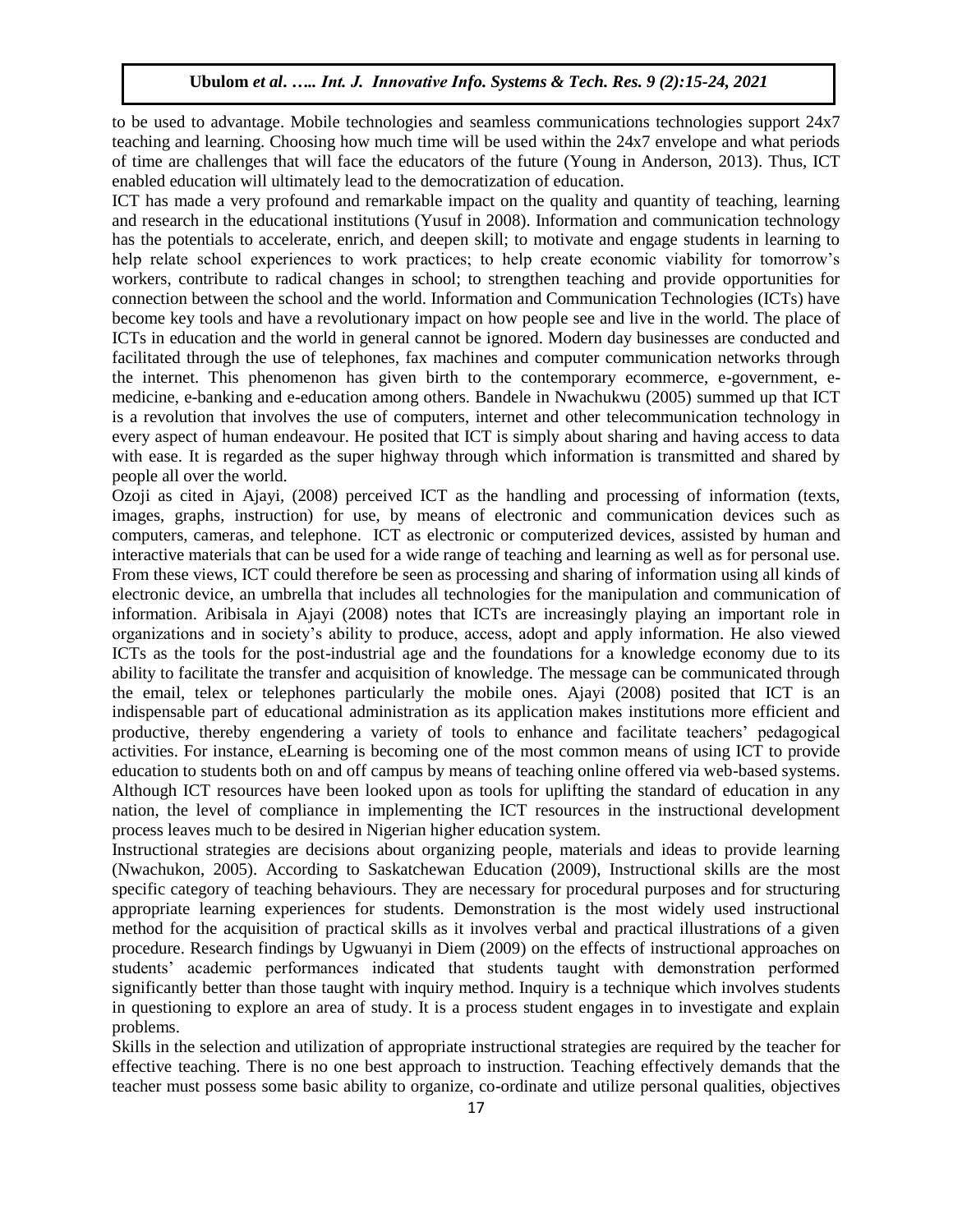and competency in lesson preparation, presentation and evaluation. Besides, he must be able to motivate the learners, make students active participants in learning, use appropriate strategies and facilities to enhance effectiveness in instructions. Some researchers recommended eclectic method (combination of strategies). Lecturers are also expected to implement a variety of instructional strategies in order to meet the objectives of the programme as well as to address individual student interest and needs (Saskatchewan Education in Anderson (2013). It is in this light that the training of student teachers, who are expected to drive the new ICT advanced education system, is brought over. The advancement in which ICT resources offer in higher education, can be evidenced through accessibility to quality resource materials and instructional delivery. This can only be attained when it is drastically integrated into the instructional process in the teacher education system. Productive instructional delivery enhances learners" creative and intellectual development through the use of ICT resources, for instance, in the use of multimedia images, graphics, audio, text and motion for high quality learning. In order to build on existing knowledge, ICT today offers new tools for easy content delivery in view of the above, this study became necessary to determine the Perceived influence of Instructional Delivery Strategic Utilized in Teaching Information and Communication Technology in Rivers State Universities.

## **Statement of the Problem**

Education is a basic and fundamental human right, which promotes acquisition of knowledge, skills and development of an individual in a holistic and integrated manner. A cursory look at the tertiary institutions in Nigeria has shown that many lecturers in the system still rely much on the traditional lecture method of teaching rather than embracing the use of ICT. The stage of enlightenment in which ICT could be accessed and utilized in education is still low. Many lecturers hardly access and utilize the benefit of ICT in teacher education. However, it seems that these teacher"s ineffective teaching strategies may be considered to be one of the factors that greatly influences the students" academic performance in business education programme in Rivers State. Some teaching strategies used by the Lecturers of business education programme in Rivers State are the teacher-centered teaching strategy and the one-way communication system that does not seek to bring out the best from the students so as to improve their academic performance. Despite various efforts by key educational stakeholders to improve students" performance, by injecting financial resources for improving school infrastructure and provision of subsidized Tertiary institutions to improve access to education and qualified Lecturers, the trend on students' performance in some tertiary institutions in Port Harcourt remains poor. In addition, questions have been raised as to whether Lecturers are putting enough efforts to ensure students' perform highly in academic performance in Rivers State University.

The problem of the study therefore, is: what are the Instructional delivery strategies Utilized Teaching Information and Communication Technology in Rivers State Universities.

# **Purpose of the Study**

The main purpose of the study was to examine the Perceived influence of Instructional Delivery Strategic Utilized in Teaching Information and Communication Technology in Rivers State Universities. Specifically, the study attempted to:

- 1. Ascertain the extent interactive instructional strategy is utilized in teaching information and communication technology in Rivers State Universities.
- 2. Ascertain the extent Direct Instructional strategy is utilized in teaching information and communication technology in Rivers State Universities.

# **Research Questions**

The following research questions guided the study.

- 1. To what extent is interactive instructional strategy utilized in teaching information and communication technology in Rivers State Universities?
- 2. To what extent is direct instructional strategy utilized in teaching information and communication technology in Rivers State Universities?

# **Hypotheses**

The following null hypotheses were tested at 0.05 levels of significance: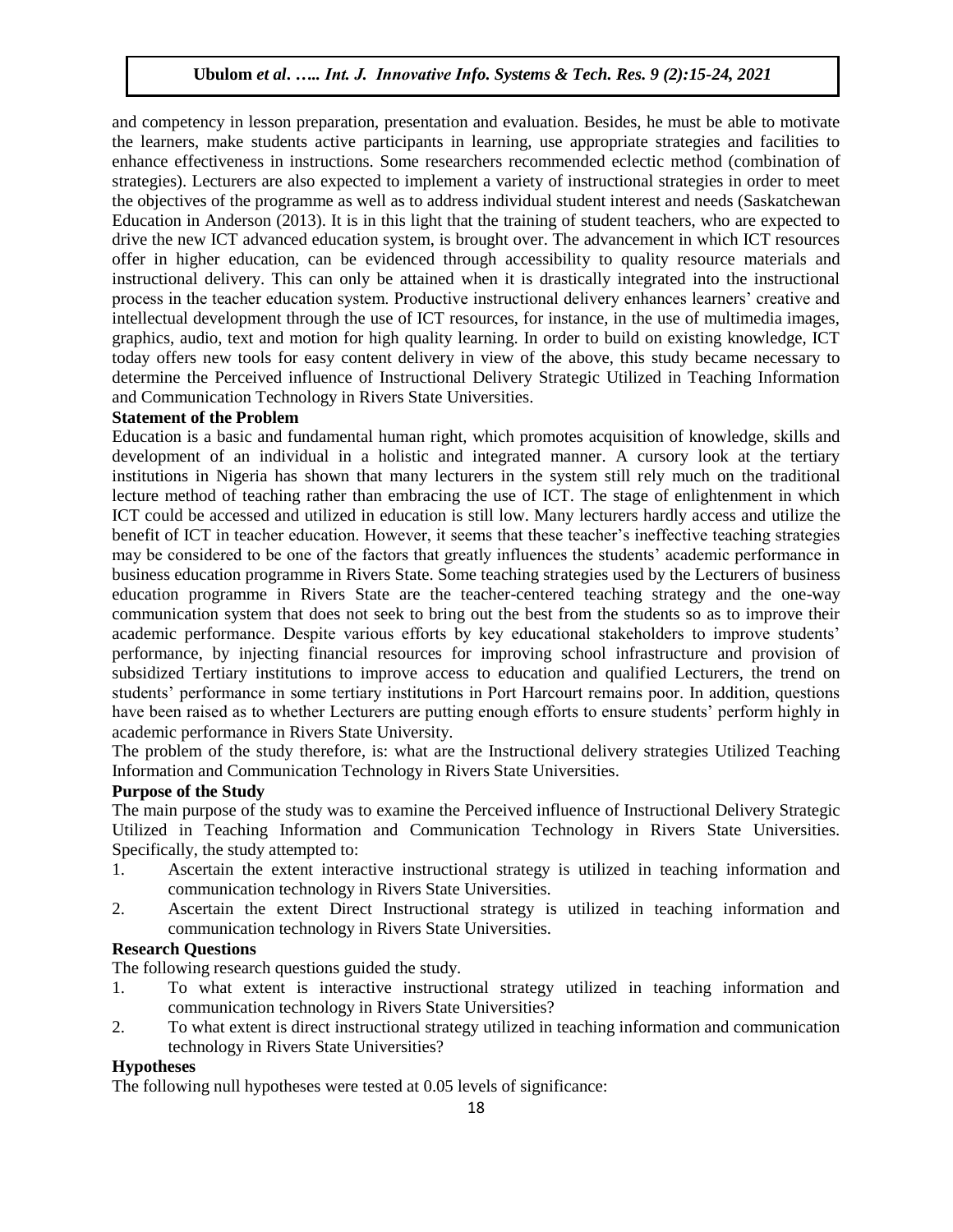- **H01:** There is no significant difference in the mean ratings of Business Education Post-Graduate Students on the extent which Interactive Instructional Strategy is utilized in teaching Information and Communication Technology in their Universities.
- **H02:** There is no significant difference in the mean ratings of Business Education Post-Graduate Students on the extent which direct instructional strategy is utilized in teaching Information and Communication Technology in their Universities.

#### **METHODOLOGY**

A research design is the structure of research. It holds all the elements in a research study. The descriptive survey design was adopted which enabled the researchers to collect and analyze data from a sample of the entire population without any manipulations. The choice of this particular design was based on the premise that data were collected from a representative sample upon which inferences and generalizations can be made on the entire population. The area covered by this study used Rivers State. The population of the study comprised all Post Graduate Students in the Department of Business Education in Rivers State Universities. The target population consists of 87 post graduate students in two government-owned Universities, Ignatius Ajuru University and Rivers State University. The sample size of the study consists of 100 percent of the total population. The instrument that was used for the study is a self-structured questionnaire developed by the researcher. The instrument is designed in Likert scale with the following options: Very high extent to low extent (Very high extent  $= 4$ , High extent  $= 3$ , Moderate extent  $= 2$ , low extent=1). The instrument was validated by the researcher's supervisor and other two experts in the field of study from the faculty of education, Rivers State University. Corrections and inputs made by the researcher"s supervisor and the experts was used by the researcher before the final instrument was produced for administration to the respondents. In order to establish the reliability of the instrument, testre-test method was used in this study. The instrument was administered to twenty (20) post graduate students who were not part of the population in University of Uyo, Akwa Ibom State. The instrument was administered twice at different intervals on the same respondents. The test was administered to the appropriate group on two different intervals, the first test was given to the chosen group and after two weeks' interval, same instrument was administered to the same group, and the two sets of scores were correlated using Pearson"s Product Moment Correlation tool was used with the reliability coefficient score of 0.92. This result revealed that the instrument that was employed in this study will be reliable.

A total of 94 copies of questionnaire were administered to Post Graduate Students in the two universities in Rivers State, which 87 copies were retrieved for the analysis. The researcher employed the services of two researcher assistants that assist the researcher to administers the questionnaire to the respondents. The researcher assistant was trained on how to administer and retrieve the instrument for the study. Data collected for this study was analyzed using Mean and standard Deviation to answer the research questions posed in chapter one, while the hypotheses were tested using t-test.

Mean were valued according to scores attached to each option responses. The mean was computed for the average mean response and compared to the acceptance criteria of four-point rating scale of Very High Extent to Very Low Extent. Decision for acceptance and rejection was made by the researcher based on the criterion means of 2.50. Any mean score with 2.50 and above was agreed by the researcher and any mean score below 2.50 was disagreed.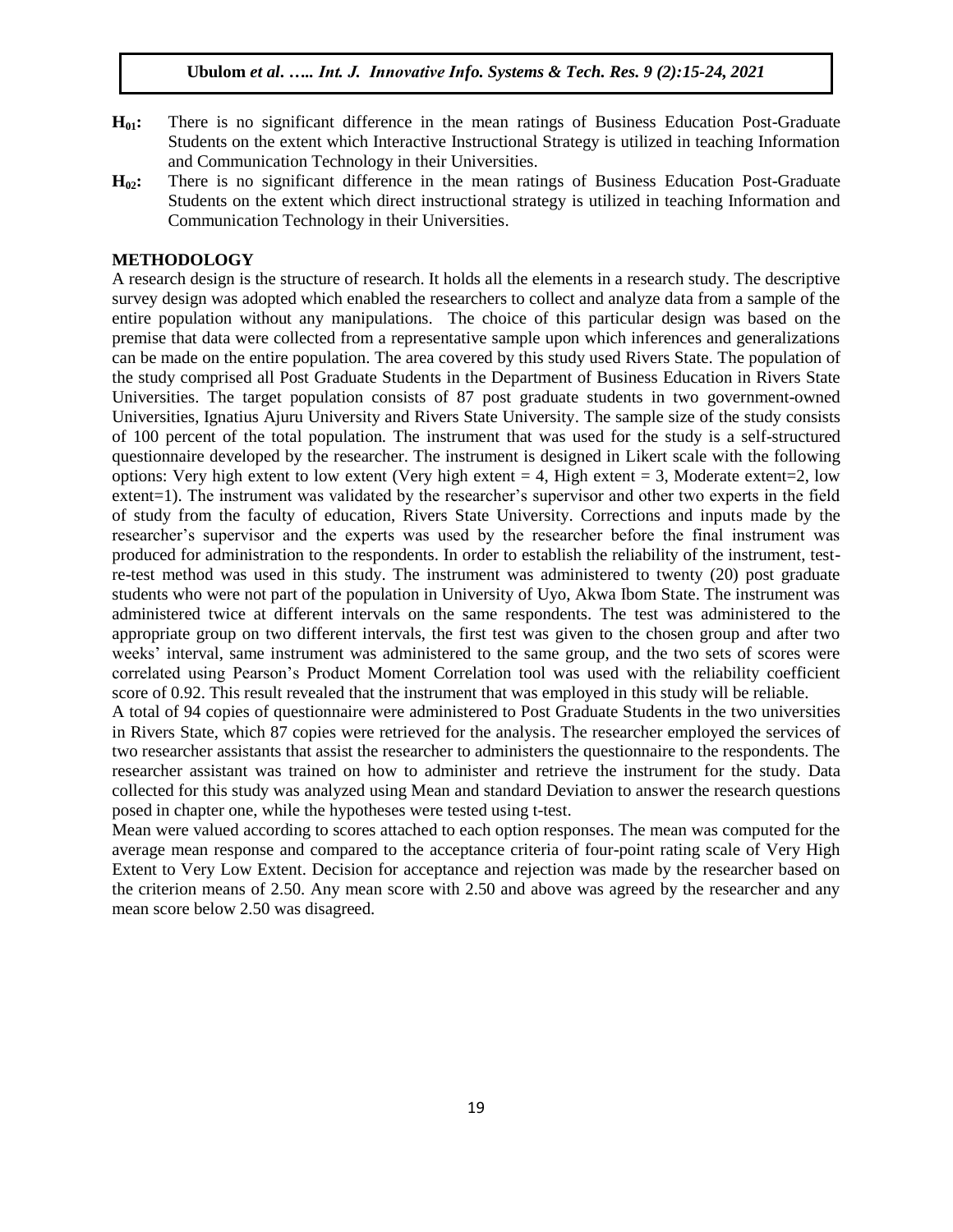### **RESULTS**

#### **Presentation and Analysis of Data**

**Research Question 1:** *To what extent do interactive instructional strategies utilized in teaching information and Communication Technology in Rivers State Universities?*

**Table 1: Mean and Standard Deviation on interactive instructional strategies in teaching information and Communication Technology in Rivers State Universities**  $(N = 87)$ 

|                                     |                                                                                | $RSU = 59$          |                          | $IAUOE = 28$     |                     |                    |                |
|-------------------------------------|--------------------------------------------------------------------------------|---------------------|--------------------------|------------------|---------------------|--------------------|----------------|
| S/N                                 | <b>Item Statements</b>                                                         | $\overline{\bm{x}}$ | <b>SD</b>                | <b>Remarks</b>   | $\overline{\bm{x}}$ | <b>SD</b>          | <b>Remarks</b> |
| $\mathbf{1}$                        | instructional<br>interactive<br>strategy                                       | 3.46                | 0.91                     | Very High        | 2.96                | 0.98               | Moderate       |
|                                     | helps me share ideas with other                                                |                     |                          | Extent           |                     |                    | Extent         |
|                                     | students                                                                       |                     |                          |                  |                     |                    |                |
| 2                                   | interactive instructional strategy can 3.08                                    |                     | High Extent 2.79<br>0.96 |                  |                     | 1.11               | Moderate       |
|                                     | be effective in teaching business                                              |                     |                          |                  |                     |                    | Extent         |
|                                     | courses                                                                        |                     |                          | High Extent 2.96 |                     |                    |                |
| 3                                   | Encourage students to analyse record 3.03<br>and tabulate the results of their |                     | 1.04                     |                  | 1.09                | Moderate<br>Extent |                |
|                                     | observation                                                                    |                     |                          |                  |                     |                    |                |
| 4                                   | Make an assignment based on the 3.20                                           |                     | 1.00                     | High Extent 3.21 |                     | 0.98               | High           |
|                                     | demonstration                                                                  |                     |                          |                  |                     |                    | Extent         |
| 5                                   | interactive<br>instructional<br>strategy                                       | 2.88                | 1.07                     | Moderate         | 3.00                | 1.00               | High           |
| allows instant access regardless of |                                                                                |                     |                          | Extent           |                     |                    | Extent         |
|                                     | your location                                                                  |                     |                          |                  |                     |                    |                |
| 6                                   | It is the most commonly used and $3.10$                                        |                     | 1.07                     | High Extent 2.39 |                     | 1.26               | Low            |
|                                     | accepted method of teaching                                                    |                     |                          |                  |                     |                    | Extent         |
|                                     | <b>Total Mean &amp; SD</b><br>$=$                                              | 18.75               | 6.05                     |                  | 17.31               | 6.42               |                |
|                                     | <b>Grand Mean &amp; SD</b><br>$=$                                              | 3.12                | 1.00                     |                  | 2.88                | 1.07               |                |

**Source: Field Survey, (2021)**

The results in table 1 above showed the grand mean scores of the respondents on the extent interactive instructional strategies are utilized in teaching Information and Communication Technology (ICT) in Rivers State Universities, Port Harcourt and scores were 3.12 and 2.88, respectively with added deviation mean of 1.00 and 1.07. These scores are obviously above the decision mean of 2.50. The low value of the standard deviation also emphasized how closely related the individual responses are from the grand mean. This indicates that interactive instructional strategies utilized influence the teaching of information and Communication Technology in Rivers State Universities.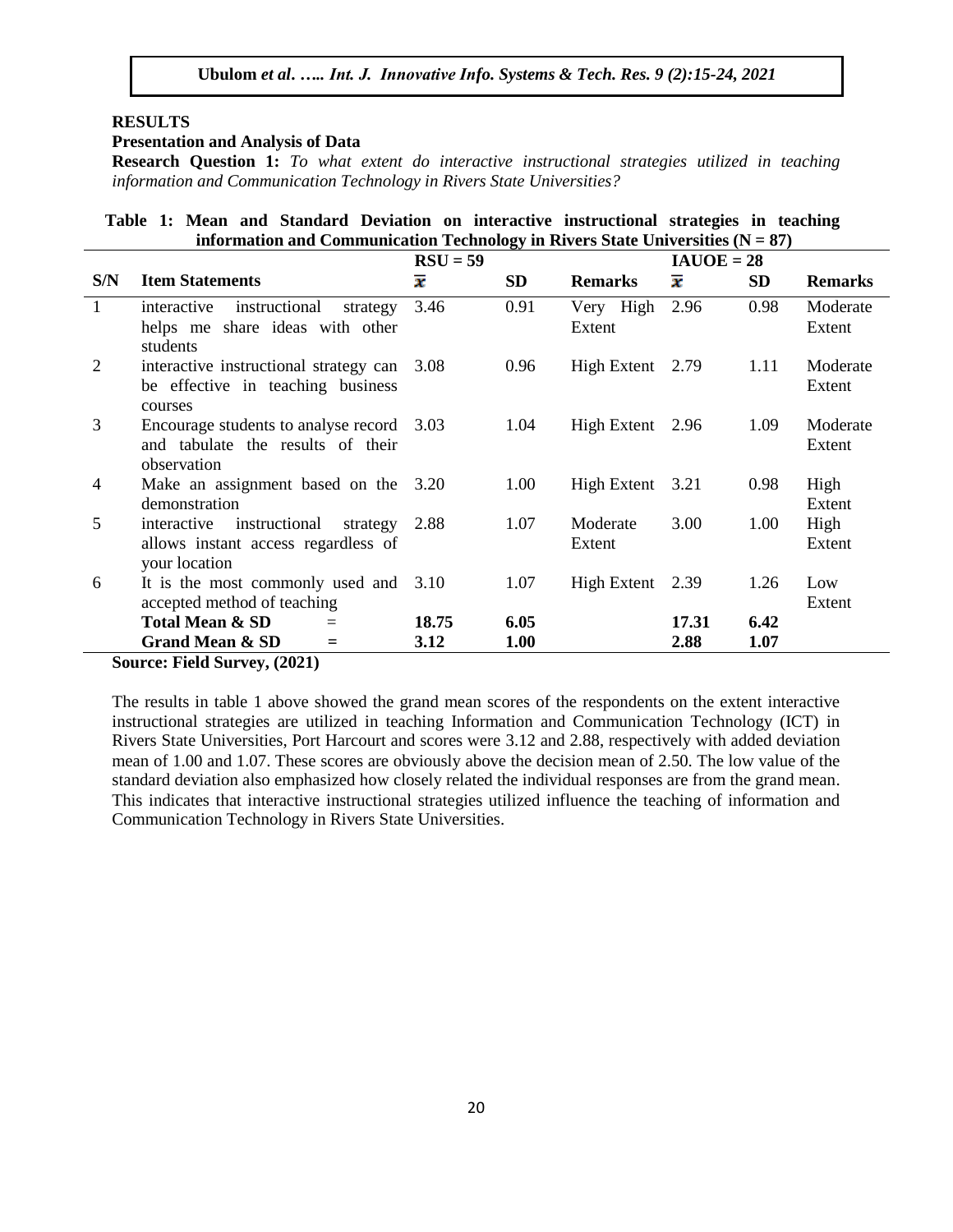**Research Question 2**: *To what extent do direct instructional strategies are utilized in teaching information and Communication Technology in Rivers State Universities?*

|              |                                                                                                                                                        | ິ<br>$RSU = 59$     |              |                        | $IAUOE = 28$        |              |                        |
|--------------|--------------------------------------------------------------------------------------------------------------------------------------------------------|---------------------|--------------|------------------------|---------------------|--------------|------------------------|
| S/N          | <b>Item Statements</b>                                                                                                                                 | $\overline{\bm{x}}$ | <b>SD</b>    | <b>Remarks</b>         | $\overline{\bm{x}}$ | <b>SD</b>    | <b>Remarks</b>         |
| $\mathbf{1}$ | It<br>makes<br>learning<br>objectives/targets to be clear and<br>specific                                                                              | 3.37                | 0.90         | High<br>Very<br>Extent | 3.00                | 0.93         | <b>High Extent</b>     |
| 2            | It makes students to be aware of 1.56<br>content's importance                                                                                          |                     | 0.93         | Very<br>low<br>Extent  | 3.43                | 0.94         | Very High<br>Extent    |
| 3            | It is used for effective teaching of 3.37<br>basic skills and facts                                                                                    |                     | 0.94         | Very<br>high<br>Extent | 3.18                | 1.04         | <b>High Extent</b>     |
| 4            | It is helpful in<br>knowledge<br>construction                                                                                                          | 3.22                | 0.98         | <b>High Extent</b>     | 3.00                | 1.00         | <b>High Extent</b>     |
| 5            | It is used for effective teaching of 3.31<br>basic skills and facts                                                                                    |                     | 0.89         | high<br>Very<br>Extent | 2.93                | 1.00         | <b>High Extent</b>     |
| 6            | Direct method is also good for<br>other<br>introducing<br>teaching<br>methods like problem-solving, that<br>will be engaged in<br>students<br>learning | 1.69                | 0.93         | Very<br>low<br>Extent  | 3.11                | 0.94         | High<br>Extent         |
| $\tau$       | effective<br>of<br>Consistent<br>use<br>organization<br>classroom<br>and<br>management methods                                                         | 3.19                | 0.98         | <b>High Extent</b>     | 3.54                | 0.82         | High<br>Very<br>Extent |
|              | <b>Total Mean &amp; SD</b><br>Ξ<br><b>Grand Mean &amp; SD</b><br>$=$                                                                                   | 19.71<br>2.81       | 5.57<br>0.80 |                        | 22.19<br>3.17       | 6.67<br>0.95 |                        |

# **Table 2: Mean and Standard Deviation on direct instructional strategies utilized in teaching information and Communication Technology in Rivers State Universities (N = 87)**

#### **Source: Field Survey, (2021)**

The results in table 2 above showed the grand mean scores of the respondents on the extent direct instructional strategies are utilized in teaching Information and Communication Technology (ICT) in Rivers State Universities, Port Harcourt and scores were 2.81 and 3.17, respectively with added deviation mean of 0.80 and 0.95. These scores are obviously above the decision mean of 2.50. The low value of the standard deviation also emphasized how closely related the individual responses are from the grand mean. This indicates that direct instructional strategies utilized influence the teaching of information and Communication Technology in Rivers State Universities.

## **Testing of Null Hypotheses**

**Hypothesis 1:** There is no significant difference in the mean ratings of Business Education Post-Graduate Students on the extent which Interactive Instructional Strategy is utilized in teaching Information and Communication Technology in their Universities.

| Table 3: t-test Analysis of Difference in the mean ratings of Business Education Post-Graduate      |  |
|-----------------------------------------------------------------------------------------------------|--|
| Students on the extent which Interactive Instructional Strategy is utilized in teaching Information |  |
| and Communication Technology in their Universities                                                  |  |

|                    |    | ~    |           |                     |    |               |       |        |                 |
|--------------------|----|------|-----------|---------------------|----|---------------|-------|--------|-----------------|
| <b>Respondents</b> | N  | x    | <b>SD</b> | <b>Std</b><br>Error | DF | P             | t-cal | t-crit | <b>Decision</b> |
| <b>RSU</b>         | 59 | 3.12 | 1.00      |                     |    |               |       |        | Accepted        |
| <b>IAUOE</b>       | 28 | 2.88 | 1.07      | 0.056               | 85 | $0.5^{\circ}$ | 1.04  | 1.96   |                 |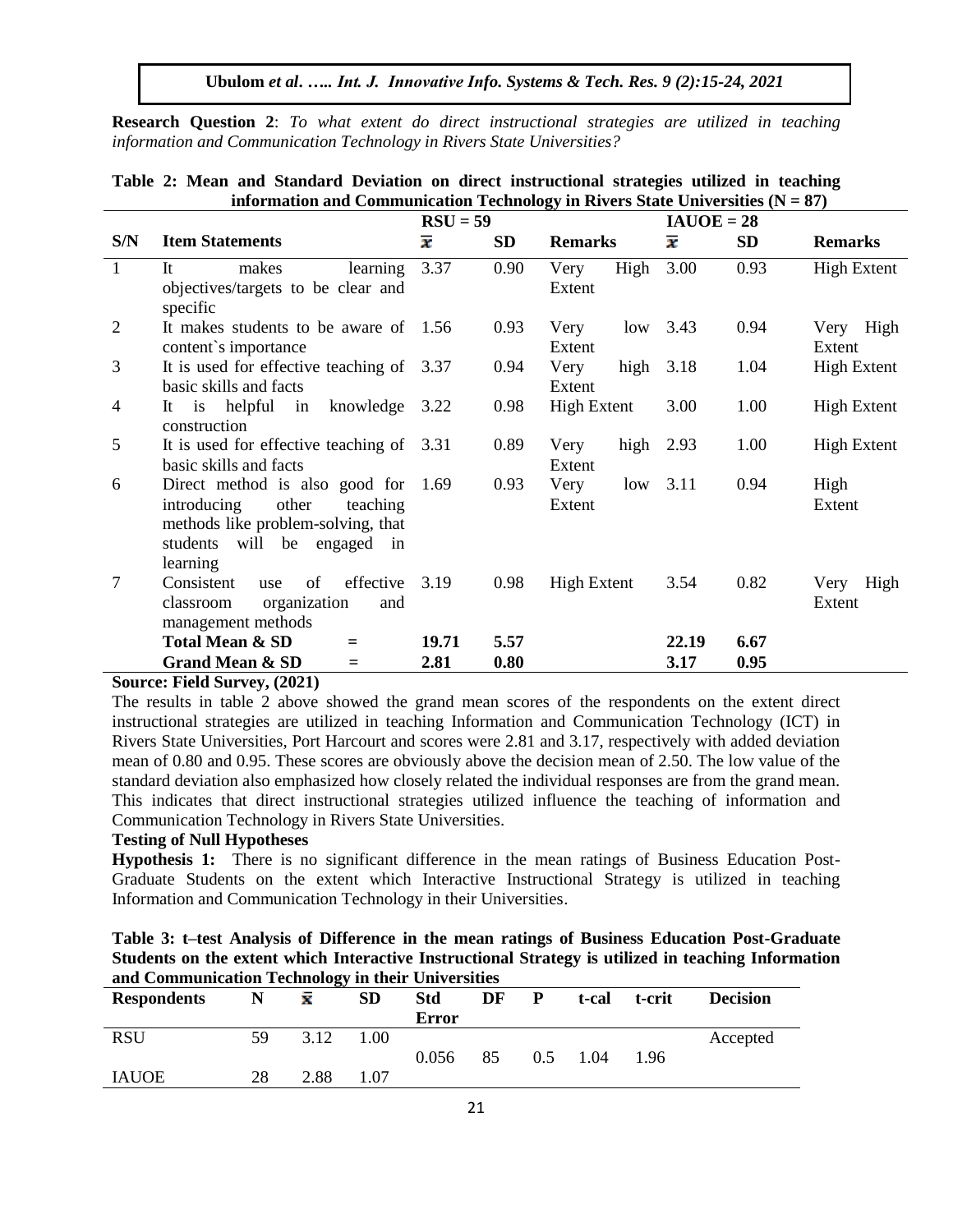The data in table 5 revealed that the calculated t-test value of RSU and IAUOE was 87 and mean scores 3.12 (RSU) 2.98 (IAUE) respectively, while the critical t-value was 1.96 at degree of freedom of 85 at 0.05 significance level. Therefore, the null hypothesis was Accepted.

**Hypothesis 2:** There is no significant difference in the mean ratings of Business Education Post-Graduate Students on the extent which direct instructional strategy is utilized in teaching Information and Communication Technology in their Universities**.**

**Table 4: t-test Difference in the mean ratings of Business Education Post-Graduate Students on the extent which direct instructional strategy is utilized in teaching Information and Communication Technology in their Universities**

| $10000 + 1000$         |       |      |           |              |    |     |       |        |                 |
|------------------------|-------|------|-----------|--------------|----|-----|-------|--------|-----------------|
| <b>Respondents</b>     |       | ż    | <b>SD</b> | <b>Std</b>   | DF | P   | t-cal | t-crit | <b>Decision</b> |
|                        |       |      |           | <b>Error</b> |    |     |       |        |                 |
| <b>RSU</b>             | 59    | 3.05 | 1.02      |              |    |     |       |        |                 |
|                        |       |      |           | 0.051        | 85 | 0.5 | 0.63  | 1.96   | Accepted        |
| <b>IAUOE</b>           | 28    | 2.91 | 0.98      |              |    |     |       |        |                 |
| $\sim$<br>$\Gamma$ 110 | 0.021 |      |           |              |    |     |       |        |                 |

Source: Field Survey, 2021

The data in table 2 revealed that the calculated t-test value of RSU and IAUOE, while the critical t-value was 1.96 at a degree of freedom of 85 at 0.05 significant levels. Therefore, the null hypothesis was Accepted.

## **Summary of Major Findings**

The following summary was achieved from the responses of the respondents.

From the finding, it was revealed that:

- 1. Interactive instructional strategy helps me share ideas with other students. Encourage students to analyse record and tabulate the results of their observation
- 2. Direct instructional strategies make learning objectives/targets to be clear and specific. Direct method is also good for introducing other teaching methods like problem-solving, that students will be engaged in learning. It also makes students to be aware of content`s importance.

## **DISCUSSION OF FINDINGS**

Findings from table one showed that Interactive instructional strategy helps me share ideas with other students. Encourage students to analyse record and tabulate the results of their observation. Interactive instructional strategy can be effective in teaching business courses. Interactive instructional strategy allows instant access regardless of your location. The result of the first hypotheses on 4.5 shows that there is no significant difference in the mean rating of respondents in Rivers State University and Ignatius Ajuru university of Education on the Business Education Post-Graduate Students on the extent which Interactive Instructional Strategy utilized in teaching Information and Communication Technology in their Universities. The finding is in agreement with the view of Lefebvre, Deaudelin & Loiselle in Ajayi (2008) who opined that Interactive instruction relies heavily on discussion and sharing among participants. The interactive instruction strategy allows for a range of groupings and interactive methods. These may include total class discussions, small group discussions or projects, or student pairs or triads working on assignments together. Interactive lecturing involves an increased interchange between Lecturers, students and the lecture content. The use of interactive lectures can promote active learning, heighten attention and motivation, give feedback to the Lecturer and the student, and increase satisfaction for both.

Findings from table two showed that indirect instructional strategy involves the teacher showing learners how to do something. Indirect instructional strategy has been shown to be effective with both large and small groups. The result of the first hypotheses on 4.6 shows that There is no significant difference in the mean rating of respondents in Rivers State University and Ignatius Ajuru university of Education on the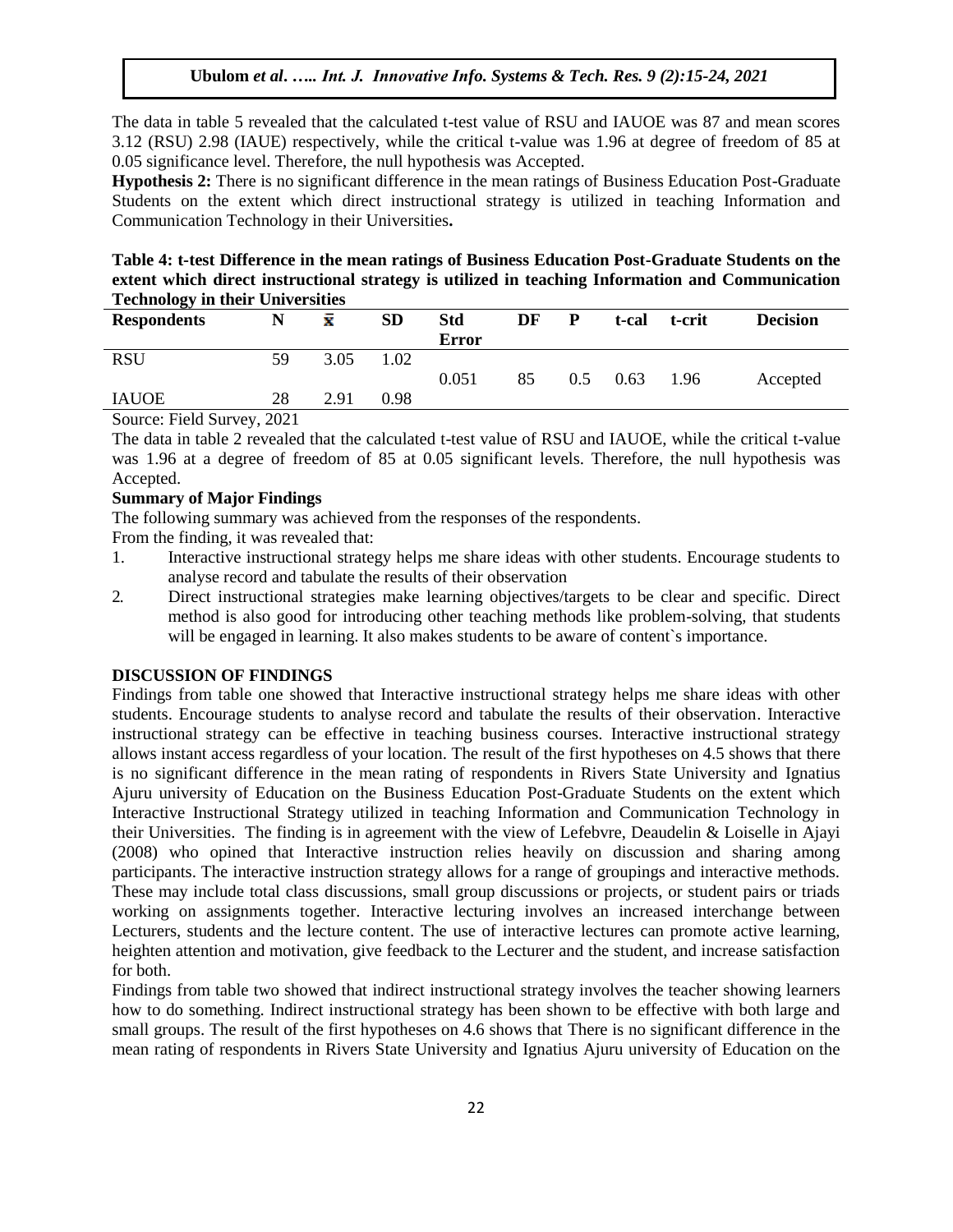Business Education Post-Graduate Students on the extent which direct instructional strategy utilized in teaching Information and Communication Technology in their Universities**.** 

The finding is in agreement with the view of Burden, Byrd in Trucano (2015) opined that Direct instruction is effective because it is based on behaviouristic learning principles (obtaining students´ attention, reinforcing correct responses, providing corrective feedback, and practicing correct responses), increasing the academic learning time during which students are attending to the task at a high success rate. Students learn basic skills more rapidly when they receive a greater portion of their instruction directly from the Lecturer (Burden, Byrd in Trucano (2015). In line with view of Borich, (2011) who opined that [direct instruction](http://www.sasked.gov.sk.ca/docs/policy/approach/instrapp03.html#strategies) strategy is highly Lecturer-directed and is among the most commonly used.

## **CONCLUSIONS**

From the data analysis and findings, conclusions are drawn as follows: Interactive instructional strategy helps me share ideas with other students. Encourage students to analyse record and tabulate the results of their observation. It was concluded that indirect instructional strategy involves the teacher showing learners how to do something. Indirect instructional strategy has been shown to be effective with both large and small groups. The study has revealed that all the equipment, illustrations and other relevant materials are procured in time and kept ready before the demonstration begins. Field trips take students to locations that are unique and cannot be duplicated in the classroom. It was concluded that Direct instructional strategies make learning objectives/targets to be clear and specific. Direct method is also good for introducing other teaching methods like problem-solving, that students will be engaged in learning. It also makes students to be aware of content's importance. It also revealed that the available ICTs are being utilized to a very low extent and it was generally agreed that the given factors are indeed the ones affecting or hindering utilization of the available resources in schools. While these findings may not reveal the status in all schools, most of the high schools, especially in rural areas are worse than this case. Based on these findings, it can be concluded that ICT resources are not available at the school and most tertiary institutions schools in general and where available, they are inadequate, those available are being underutilized and there are numerous factors that favoring underutilization and thus need to be addressed.

## **RECOMMENDATIONS**

In view of this study, perceived influence of E-learning on Business Education Students" Academic Performance in Rivers State Universities, the following recommendations are made;

- 1. There should be continuous training and ICT skills upgrading for teachers.
- 2. Lecturer should be trained in the use of direct instructional strategy to improve intellectual functioning of the students and ensure better performance in their studies.
- 3. School administrator should hold seminar and workshop on direct instructional strategy for teachers so that they can adopt it for effective classroom instruction and students" academic achievement.
- 4. There should be consistent monitoring and evaluation of government policy on ICTs in education.

#### **REFERENCES**

- Abolade, A. O. & Yusuf, M. O. (2015) Information and Communication Technologies (ICTs) and the Nigerian Teacher Education Program. *African Journal of Educational Studies, 3*(1), 1-19.
- Ajayi, A. I. (2008) Towards effective use of information and communication technology (ICT) for teaching in Nigerian Colleges of Education. *Asian Journal of Information Technology 7*(5), 210- 214.
- Amesi, J. (20011). Critical characteristics and qualities needed for successful entrepreneurship as perceived by successful female entrepreneurs in the Niger Delta: *Unpublished* Ph.D Dissertation, Nnamdi Azikiwe University Awka, Anambra State.
- Anderson, M. (2013). Advantages and Disadvantages of Lectures in Middle School and High School.